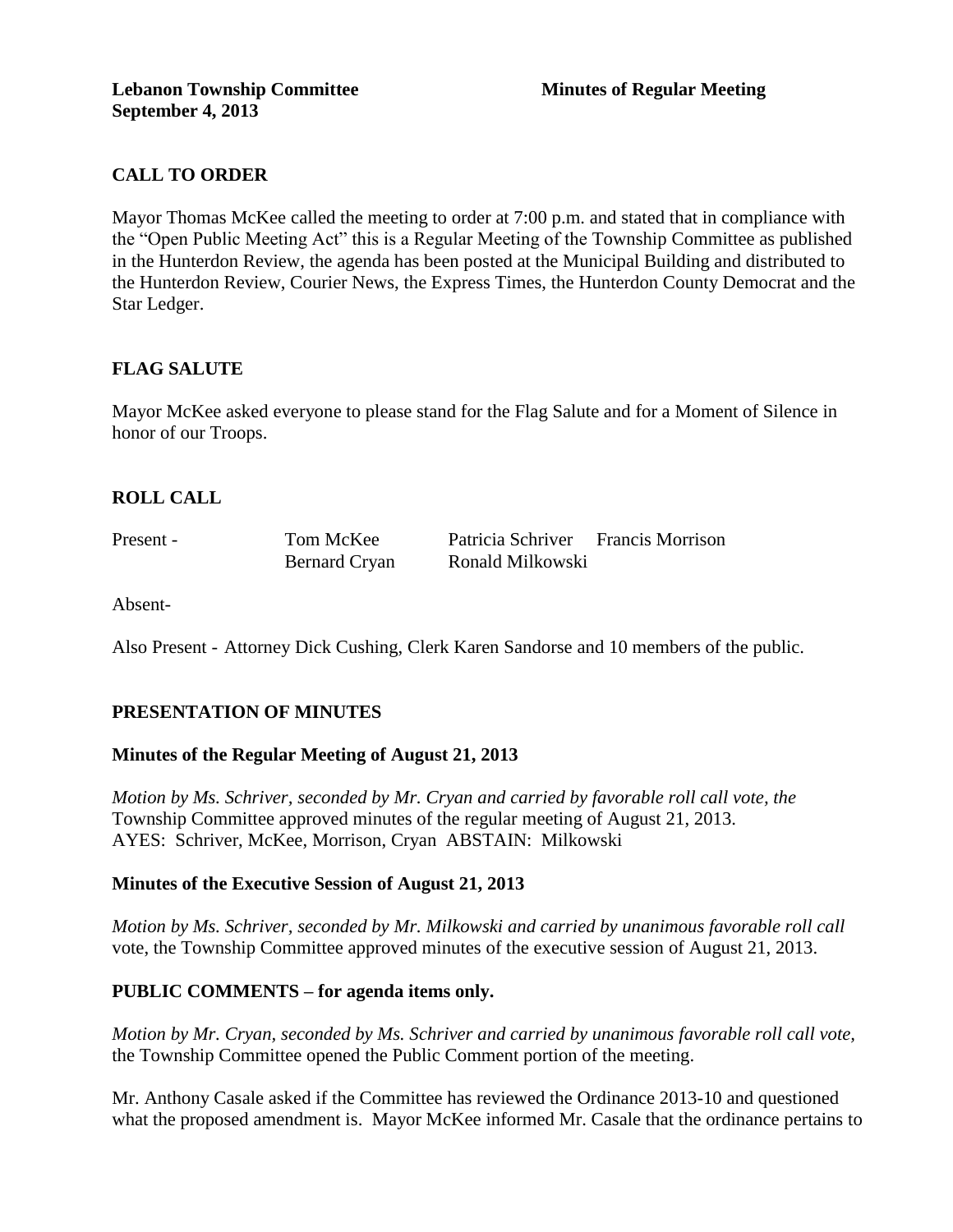LTCM 09/04/2013 Page 2 of 11

supplementary apartments. Mr. Milkowski stated that the amendment is clarifying the date of the adoption of the section as July 1, 1987.

Ms. Laurie Hoffman asked if the items that are being requested by the DPW are in the Capital Budget and inquired on if the departments need to request approval for the purchase even though it is in the budget. Attorney Cushing stated that the budget creates the approval for the spending but does not execute the expenditure.

*Motion by Ms. Schriver, seconded by Mr. Morrison and carried by unanimous favorable roll call*  vote, the Township Committee closed the Public Comment portion of the meeting.

## **ORDINANCE**

### **Ordinance 2013-10 – Revise, Amend and Supplement the Code of the Township**

*Motion by Mr. Morrison, seconded by Mr. Milkowski and carried by unanimous favorable roll call*  vote, the Township Committee approved Ordinance No. 2013-10 as entitled below.

> ORDINANCE NO. 2013-10 TOWNSHIP OF LEBANON COUNTY OF HUNTERDON STATE OF NEW JERSEY AN ORDINANCE TO REVISE, AMEND AND SUPPLEMENT THE CODE OF THE TOWNSHIP OF LEBANON CHAPTER 400, TITLED "ZONING", SPECIFICALLY SECTION 400-11 TITLED "CONDITIONAL USES"

Public Hearing to be held on October 2, 2013.

### **RESOLUTION**

### **Resolution No. 74-2013 - Bond Anticipation Note**

*Motion by Ms. Schriver, seconded by Mr. Morrison and carried by unanimous favorable roll*  call vote, the Township Committee approved Resolution No. 74-2013 as attached.

TOWNSHIP OF LEBANON COUNTY OF HUNTERDON STATE OF NEW JERSEY RESOLUTION NO. 74-2013 RESOLUTION OF THE TOWNSHIP COMMITTEE OF THE TOWNSHIP OF LEBANON, IN THE COUNTY OF HUNTERDON, NEW JERSEY, DESIGNATING A \$5,165,912. BOND ANTICIPATION NOTE, DATED SEPTEMBER 6, 2013 AND PAYABLE SEPTEMBER 5, 2014, AS "QUALIFIED TAX-EXEMPT OBLIGATION" PURSUANT TO SECTION 265 (b)(3) OF THE INTERNAL REVENUE CODE OF 1986, AS AMENDED.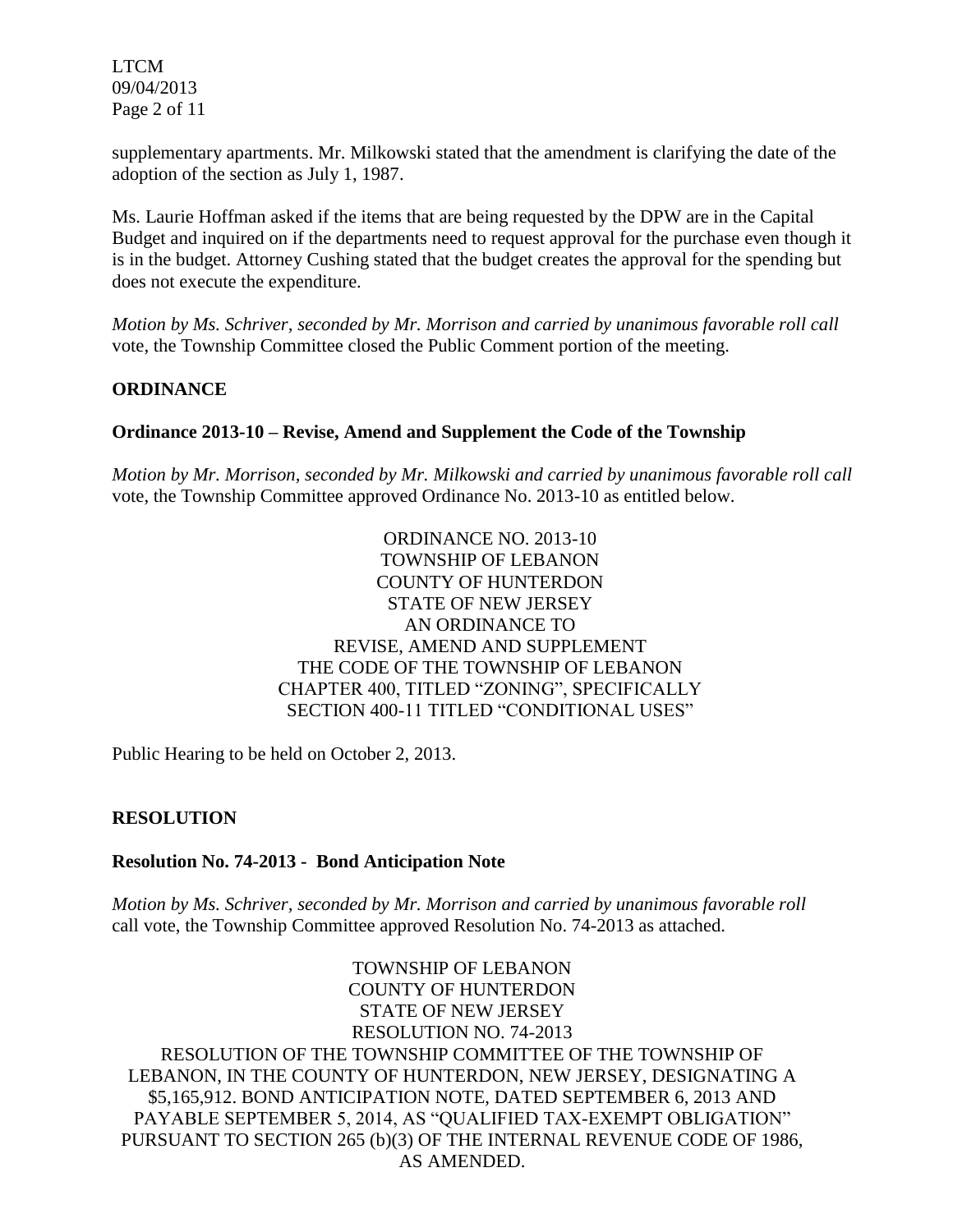LTCM 09/04/2013 Page 3 of 11

# **OLD BUSINESS**

### **Chief Mattson Correspondence – Countywide Law Enforcement Mutual Aid Agreement**

Attorney Cushing stated that he has written a letter to Prosecutor Kearns which should be mailed tomorrow. The letter states that Attorney Cushing's office previously wrote to the Prosecutor regarding proposed changes to the Countywide Law Enforcement Mutual Aid Agreement and asked if he has any questions or concerns with the changes. Attorney Cushing stated that if the Prosecutor finds the changes to be acceptable he will make the changes, if not, it can be worked out. Once acceptable to all, the agreement can be executed. Attorney Cushing stated that a number of towns have raised questions on the agreement and he has been led to believe that Prosecutor Kearns is okay with amendments. Mr. Milkowski asked if all prior Mutual Aid Agreements will be voided once the Township enters into the County Agreement. Attorney Cushing stated that he feels that this agreement will replace all prior agreements.

## **Board of Adjustment – Unexpired Term Appointment**

*Motion by Mr. Milkowski, seconded by Ms. Schriver and carried by unanimous favorable roll call*  vote, the Township Committee appointed Mr. Joseph Maurizio to fill the unexpired term of Albert Nagie which will expire on December 31, 2013.

### **Mr. Kirchner Complaint**

Mr. Cryan stated that he met with Mr. Kirchner at his home on Berry Drive to view his property and the proximity of the quad track that is located on his neighbor's property. Mr. Kirchner provided Mr. Cryan with copies of two letters that he and the neighbors were planning on sending to the individual and asked that he distribute it to the Committee. Mr. Kirchner informed Mr. Cryan that they were going to try again to work the problem out as neighbors. Mr. Cryan informed Mr. Kirchner that if the neighbor's attempts do not work than possibly the Committee can send a letter to the neighbor to in an effort to resolve the problem.

### **Maple Lane Drainage Problem**

Mr. Cryan stated that he met with a resident on the corner of Maple Lane and Trimmer Road regarding drainage issues that she is having. The resident informed Mr. Cryan that this drainage issue was discussed by the Township Committee last year; however, discussion ceased. Mr. Cryan stated that there has been additional work done in the area which has exasperated the problem. Mr. Cryan went to see the property with the DPW Supervisor and discussed possible solutions. Mayor McKee stated that the Township Engineer had done some engineering at Maple Lane and Trimmer Road but he does not believe that it went any further from that point. Mr. Cryan stated that the resident is very concerned about her septic being flooded. Mr. Cryan informed the Committee that the DPW Manager had a few suggestions on improving the problem. Mr. Cryan asked the Committee if they would like him to look into assisting the resident with the drainage problem. The Committee authorized Mr. Cryan to look into possible remedial options.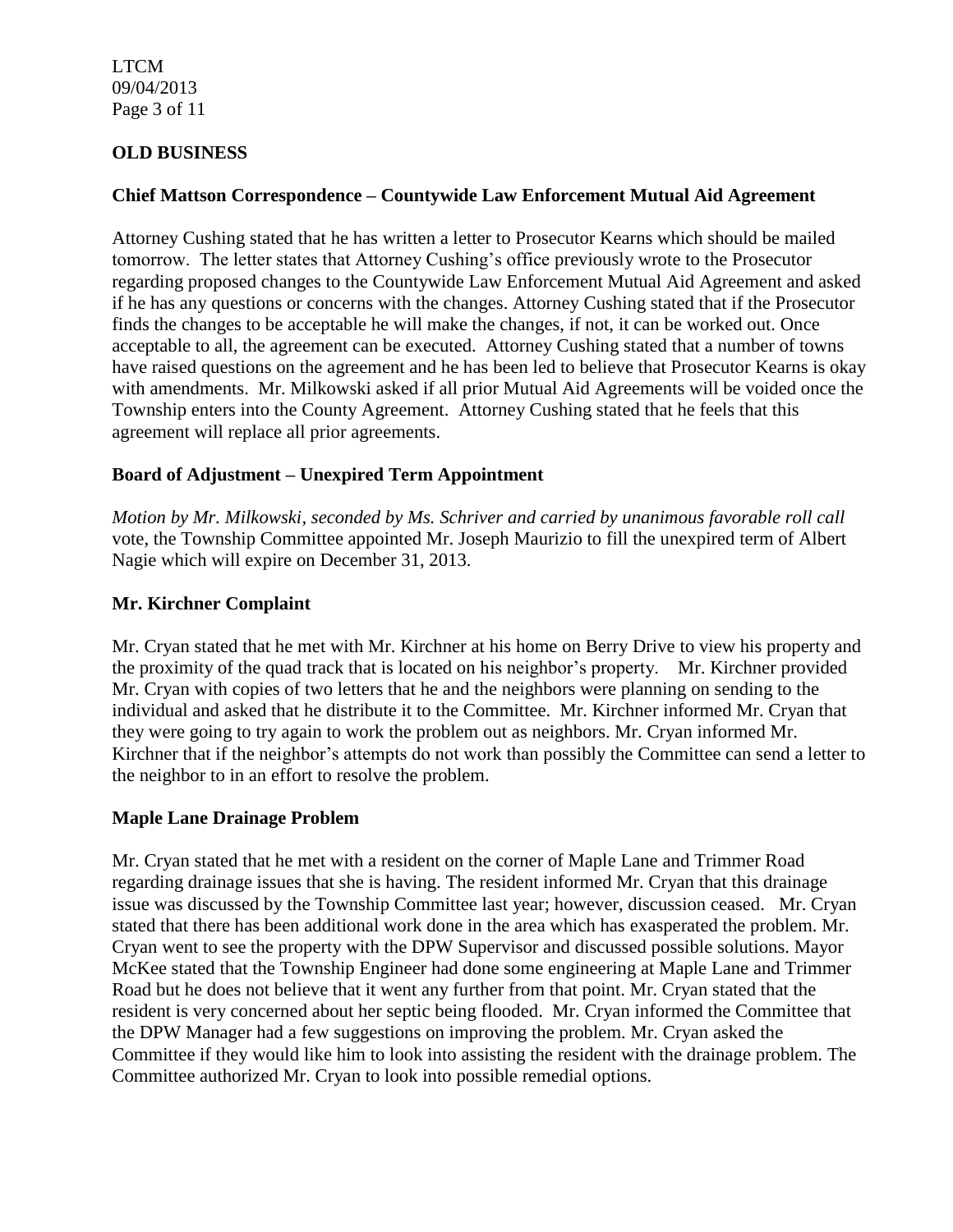LTCM 09/04/2013 Page 4 of 11

# **LOSAP**

### **Mr. Cryan and Mr. Milkowski left the meeting.**

Attorney Cushing stated that he received a call from the State Comptroller's office who has been looking into LOSAP issues in a number of different municipalities in the State including Lebanon Township. Attorney Cushing noted that he is not sure how the Township was chosen to be one of the towns whose records were to be looked at. Attorney Cushing explained that the Comptroller's office is an agency of the State that has the responsibility of examining procedures at the State and local level to be sure that they are run efficiently and consistent with the law. Attorney Cushing stated that he spoke with an attorney and an investigator who were very concerned about the issue of the interpretation of the LOSAP ordinance and whether the procedures followed by the Fire Department, in applying the LOSAP ordinance, were correct. The question of this issue was brought up in the Township a year ago also and consequently, the Committee hired an outside auditor, who was recommended by the State. The special auditor was to take a look at the Township's procedures and provide advice on whether the procedures were followed correctly. The special auditor conducted the review and submitted a report and a supplemental report to the Committee. Based on the reports, the Township Committee decided to have the Township's Auditor, using the special auditor's reports as a foundation, come up with recommendations to correct any deficiencies that were found. This is being done at the present time. Attorney Cushing stated that an issue that was not specifically addressed in the special auditor's reports was the issue of whether or not there was a necessity to have the ordinance interpreted based on the bylaws of the Fire Department. The specific issue being raised by the representatives from the Comptroller's office is that the ordinance calls for active members to participate in LOSAP and the representatives looked at the bylaws of the Fire Department and they actually have a definition of "Active Membership". The representatives questioned if the outside auditor had taken into consideration the definitions in the bylaws in determining how to apply the ordinance. Attorney Cushing informed the representatives that he was not sure and that they would have to speak to the special auditor about it. The argument made by the representatives was that "Active Member" is used in both the bylaws and in the ordinance so wouldn't you use that terminology to interpret what the requirement would be to obtain LOSAP benefits. Attorney Cushing stated that there are arguments on the other side that have been stated that the background of the LOSAP ordinance is that it could only come into existence after a referendum. A referendum was passed which authorized the LOSAP program in the Township. Attorney Cushing stated that he is not sure at this time but doubts that there was a definition of "Active Member" in the referendum documents. Attorney Cushing will review the documents to verify the language. Attorney Cushing stated that there is no definition in the ordinance as to what "Active Member" means. Another point was made that the special auditor's view was that if a volunteer of the fire Department actually fulfilled the responsibilities and conditions under the ordinance, why would they be deprived of the benefits of the work that they did.

Attorney Cushing stated that he feels that the Township Auditor should be made aware of the issue so he can weigh in on it.

Attorney Cushing stated that he is not sure if the issue has any significance to any member but the issue needs to be brought to the attention of the public so they are aware. Attorney Cushing noted that he does not believe that the Comptroller's office has come up with a position on the issue and feels that they are exploring the issue to see if there were any consequences. They have been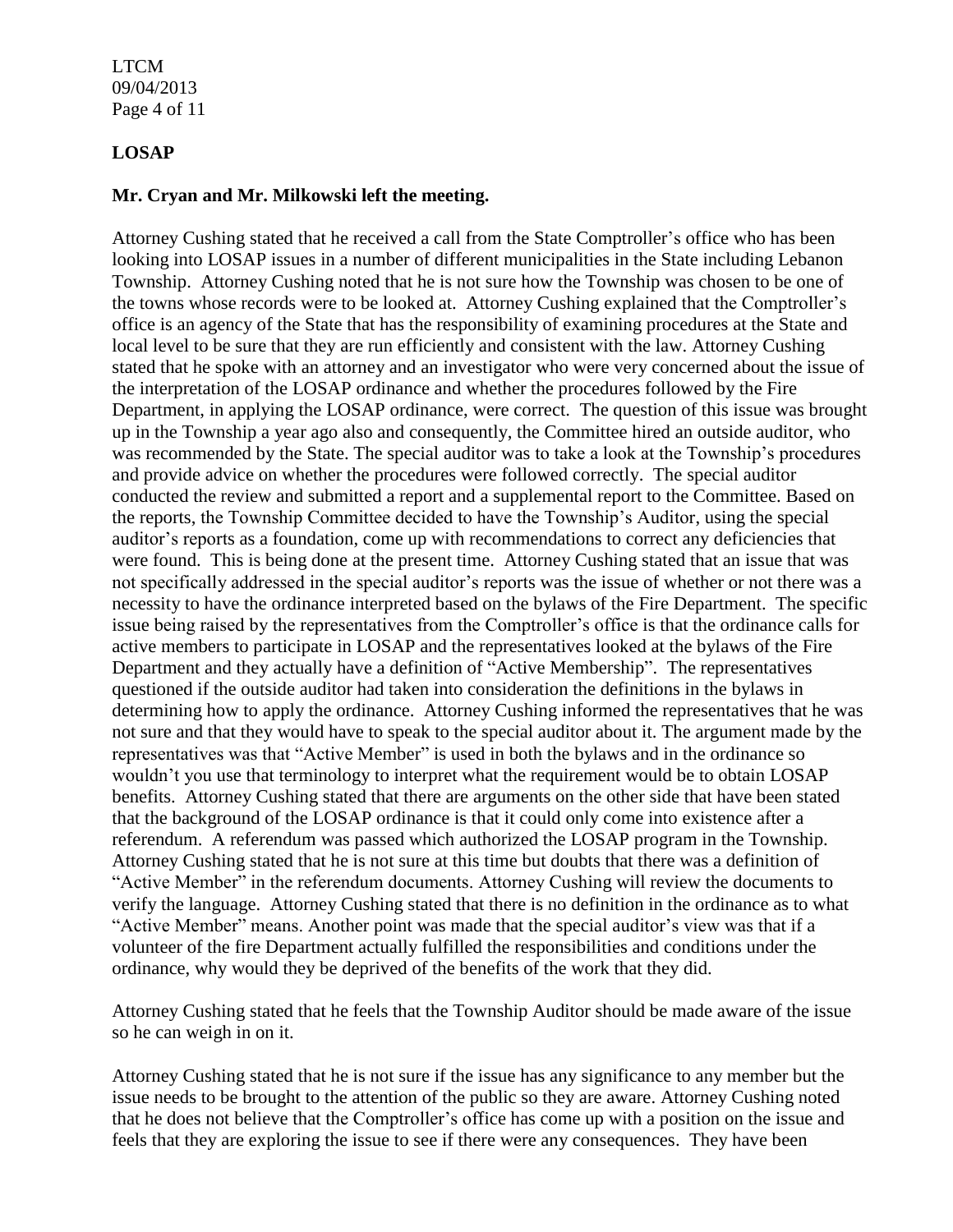# LTCM 09/04/2013 Page 5 of 11

actively conducting research in the Township and Attorney Cushing believes that they will be contacting those involved in the process to obtain background information. Attorney Cushing stated that everyone in the Township would like the matter to come to a close and feels that the Township has been committed in trying to resolve the issue in a way that is fair to all.

Attorney Cushing stated that he had a discussion with Mr. Milkowski on whether Mr. Milkowski could bring information to everyone's attention regarding the LOSAP matter since he has the accurate background on the issue. Attorney Cushing noted that Mr. Milkowski and Mr. Cryan have recused themselves from any discussion because they were past members of the Fire Department. Attorney Cushing's thought was that Mr. Milkowski should not be participating and deliberating and he should not be participating in policy making with regard to the Fire Department but it would seem reasonable for him to provide factual information to the Committee like any other citizen. Attorney Cushing stated that Mr. Milkowski should not receive any special weight in terms of deliberations that the Committee may make because he provided the factual information.

Mr. Milkowski stated that he has the newspaper clipping from 1998 when the LOSAP resolution came before the Committee. Ms. Schriver and Mr. Art Gerlich were Committee members and Wesley Lance was the Township Attorney. The Committee passed the resolution to have LOSAP placed on the ballot. In the statement for the ballot question Attorney Lance stated that "we are explorers" as he knows of no other community in the State that has placed the LOSAP question on the ballot. Mr. Milkowski stated that being the first municipality there could have been things done differently, which he understands. Mr. Milkowski stated that the question was placed on the ballot and for every five people who voted that day, four of them voted in favor of the LOSAP program. Mr. Milkowski stated that it is a great feeling having that type of support. Mr. Milkowski stated that regarding the "Active Members", there are only certain classifications of memberships in the Fire Department. The only members who can respond to calls are active firefighters. There are contributing members, associate members and honorary members who cannot respond to calls. Mr. Milkowski stated that in the past the Fire Department instituted that 35% of activity is necessary to be able to vote on matters in the Fire Department and only active members can vote. The Department kept it that active firefighters could be in LOSAP. Mr. Milkowski stated that apparently there have been members whose activity dropped below 35% but the Department did not count that. If an active member dropped below 35% and the letter of the law was followed, a member could not make up their points because they were no longer allowed to respond to calls as they were not considered an active member.

Mr. Milkowski stated that he read in the auditor's report that there were members given points that they did not deserve. Mr. Milkowski said that the auditor was referring to points for work nights. Mr. Milkowski stated that there are work nights at the Firehouse which they gave meeting points for. The auditor stated that work nights are not considered meetings; they are considered work nights which fall under miscellaneous. Mr. Milkowski noted that a member is only permitted to accumulate a certain number of points under miscellaneous. If you add work nights and other activities there is no room to give points for all as you exceed the miscellaneous points permitted. Some members lost points in the review because the auditor took the work nights points away. Mr. Milkowski also stated that the Fire Department understood that if a member was elected or appointed to a position, for a year, they would receive points for it. Mr. Milkowski said that the State Association, which the Fire Department is a member, provides a very good death benefit. Once you have accumulated your points in the Association the death benefit carries through for the remainder of your life. It is an association well worth being involved in. Mr. Milkowski stated that there are Association officers who are elected by the Fire Department and they gave the officers LOSAP points for their positions.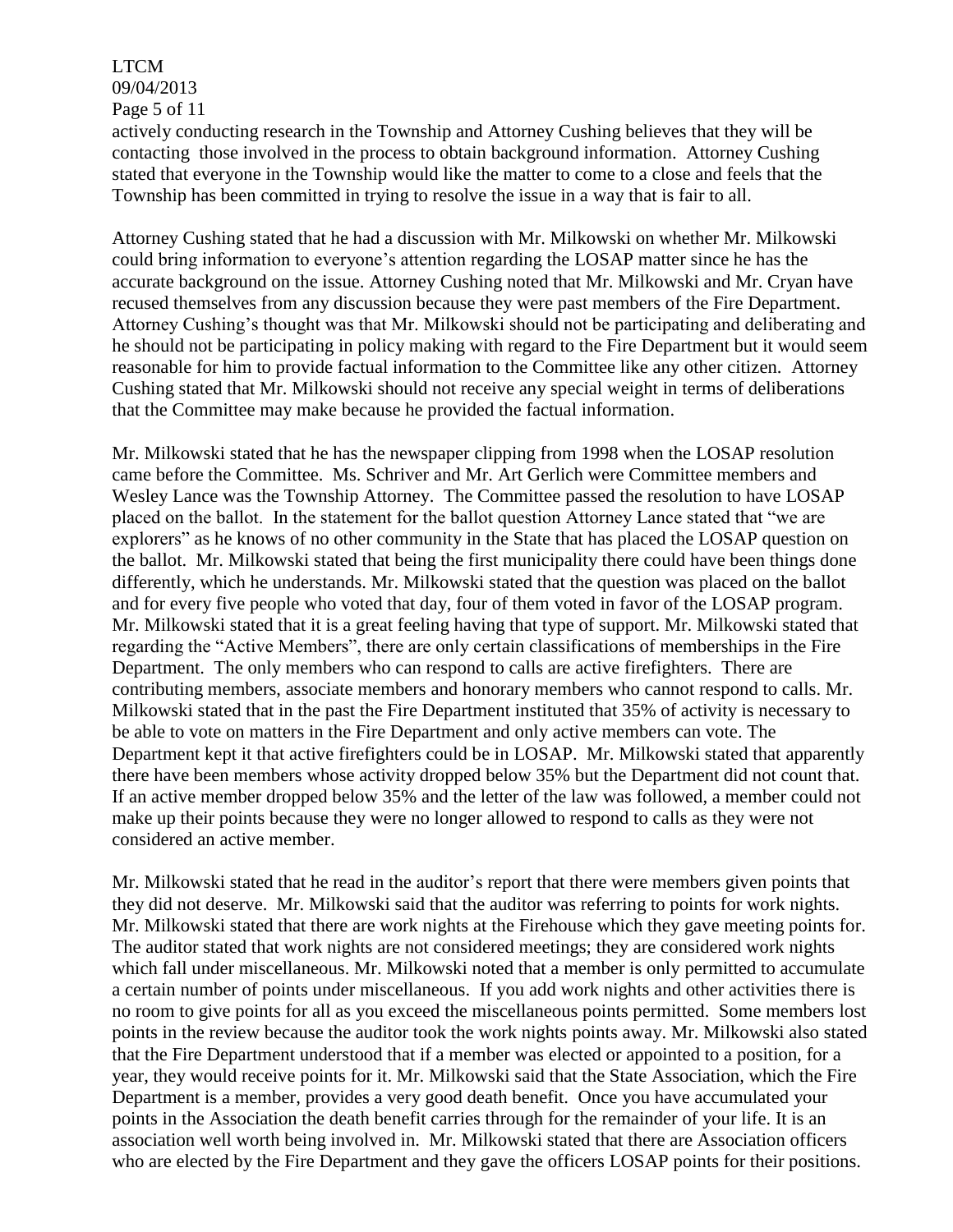LTCM 09/04/2013 Page 6 of 11

The auditor stated that this cannot be done and in turn members lost LOSAP points for this also. Mr. Milkowski stated that the Fire Department was doing what they thought was proper. They had no other guidance since there was no other municipality before them. It was the way it was set up and they continued with it. Mr. Milkowski stated that the biggest thing was to treat everyone equally, which is what they believed that they did.

Mayor McKee asked if an active member falls below the 35% can they respond to a fire? Mr. Milkowski stated that they can absolutely go as the 35% is only used for voting. Mr. Milkowski stated that years ago members transferred from other departments when they moved into the area. The Department was a strong group of individuals who stayed for years. They became not as active and would just do things around the firehouse. The active firefighters would need to vote on a piece of equipment and the older inactive firefighters, who still had voting rights, would vote down an item that the active and newer members needed. This is why the Department enacted the 35% active membership requirement. If your participation was at least 35% than you knew what was going on in the Department.

Mr. Milkowski stated that this why the 35% active membership was put in place, for voting purposes only. Mr. Milkowski stated that this was done way before LOSAP was ever heard of.

# **Mr. Cryan and Mr. Milkowski rejoined the meeting.**

## **NEW BUSINESS**

### **Raffle Application – St John Neumann Church – October 25, 2013**

*Motion by Ms. Schriver, seconded by Mr. Milkowski and carried by unanimous favorable roll call*  vote, the Township Committee approved a Raffle License Application for St. John Neumann Church for an event to be held on October 25, 2013.

### **DPW Manager – Request to Purchase a Pick-up Truck**

The DPW Manager is requesting permission to seek bids for a new pick-up truck for the Public Works Department. The new pick-up will be replacing a 1998 Dodge Mason Dump which has 119,583 miles on it. There are many issues with the truck also. Mr. Cryan stated that Mr. Gabriel is requesting to seek bids for the pick-up because he feels that he can save the Township significant money by going to bid vs. the co-op pricing. Mr. Cryan stated that the co-op only offers a Ford and the GM product is running \$4000.00 or \$5000.00 less.

*Motion by Mr. Cryan, seconded by Mr. Morrison and carried by unanimous favorable roll call vote,* the Township Committee authorized the DPW Manger to seek bids for a new pick-up truck.

# **DPW Manager – Request to Extend Temporary Personnel's Employment**

The DPW Manager is requesting permission to retain one of the summer employees until December 31, 2013. He would like to keep Branden Peschel as a DPW temporary employee. Branden's hourly rate will remain at \$13.00 dollars an hour. The DPW Manager has two employees out of work with workers compensation injuries and there is presently no return date for either one. There is also a third employee who is scheduled for another back surgery and is anticiapting being out of work for a minimum of four months.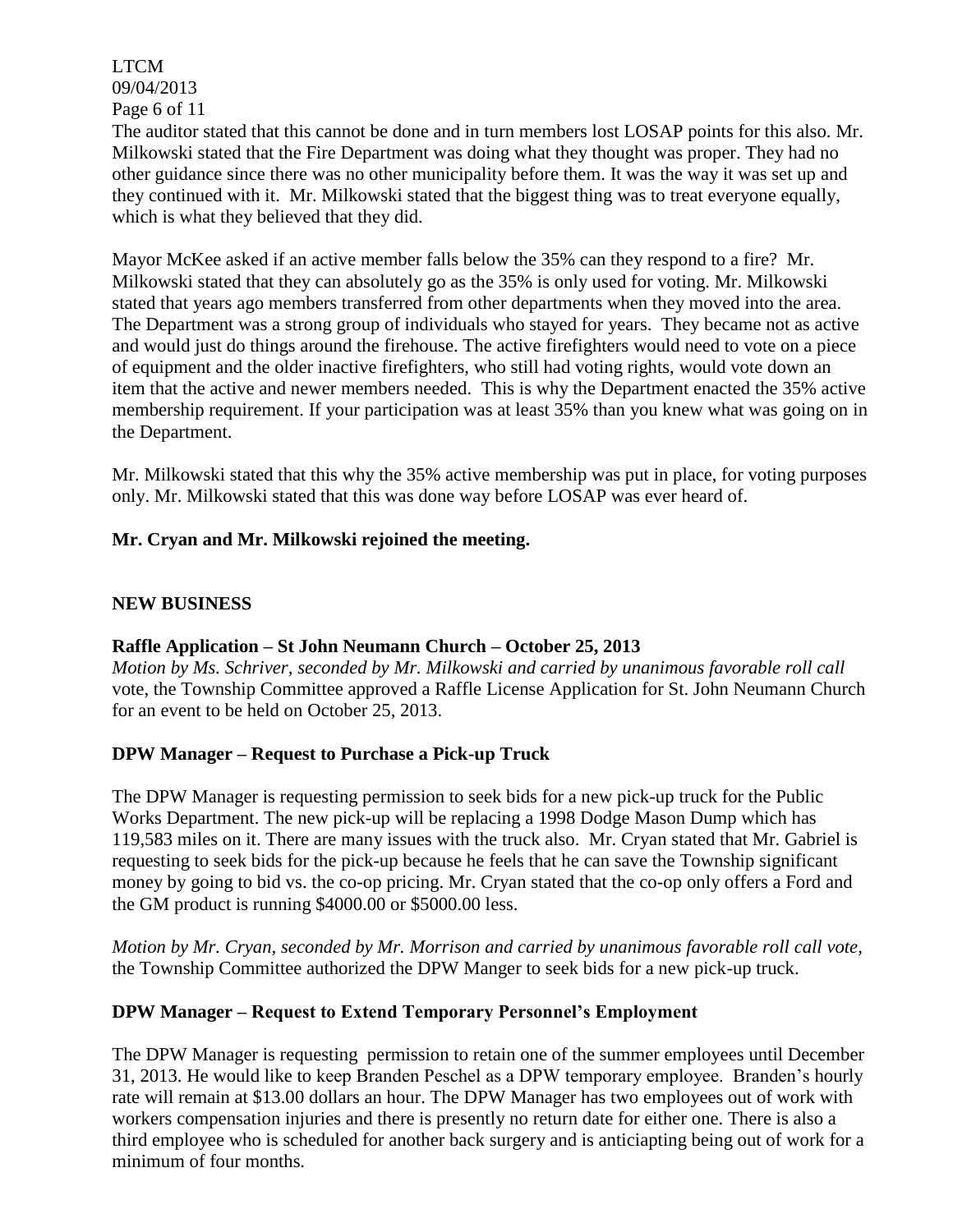LTCM 09/04/2013 Page 7 of 11

Mr. Gabriel spoke to the CFO as Branden's salary is paid through the Clean Communities Grant for the summer employment. There is not be enough money to accommodate his salary until the end of the year. Mr. Della Pia advised Mr. Gabriel that there will be adequate funds in the 2013 DPW Salary Budget to cover Branden's salary when the Clean Communities Grant runs out.

*Motion by Mr. Cryan, seconded by Mr. Morrison and carried by unanimous favorable roll call vote*, the Township Committee approved the DPW Manager's request to retain Branden Peschel as a temporary employee until December 31, 2013.

## **DPW Workforce –**

Mr. Milkowski stated that he would like to research the possibility of making arrangements to seek out sub-contractors for snow removal this year. The Township does not have to use them but should get started on making arrangements in case they are needed. Mr. Milkowski stated that it appears that the DPW may be short-staffed this winter and he does not want to see the employees working

too many hours as that could run into problems. Mr. Cryan stated that he spoke to Mr. Gabriel at length about the issue and they are both in agreement that this is something to move forward on. Mr. Gabriel's only concern is that he would not like to enter into an agreement with a retainer which Mr. Cryan agreed with. They would like to bid or to look at labor rates on an as needed basis. Groendyke Insurance will need to review insurance issues since the contractor's will be working on the Township's behalf. Any necessary insurance language will be added to the contract.

The Township Committee agreed to have Mr. Cryan and Mr. Gabriel look into quotes or bids for snow removal subcontractors. They will come up with technical specs and Attorney Cushing will work on the legal language.

# **PRESENTATION OF VOUCHERS**

Committee Members provided a description of vouchers exceeding \$1000.00.

*Motion by Ms. Schriver, seconded by Mr. Morrison and carried by unanimous favorable roll call vote,* the Township Committee approved the September 4, 2013 bill list in amount of \$26,889.72.

# **CORRESPONDENCE**

### **Borough of Glen Gardner – Good Neighbor Appreciation Resolution**

The Township DPW assisted Glen Gardner DPW by providing equipment for part of a Hill Road improvement project. The Glen Gardner Council adopted a Good Neighbor Appreciation Resolution in recognition of the DPW lending a hand. Mr. Cryan stated that one truck was lent to Glen Gardner for one week. Groendyke Insurance was contacted to verify insurance coverage and Mr. Tom Groendyke confirmed that Glen Gardner's insurance would cover the truck for any damages. The only possible issue would be if a Township employee was operating the truck, which was not the case. Mr. Cryan stated that Lebanon Township utilizes Glen Gardner's sweeper and vacuum for drain clean outs and this was an opportunity to reciprocate on a shared service basis. Mr. Milkowski stated that he could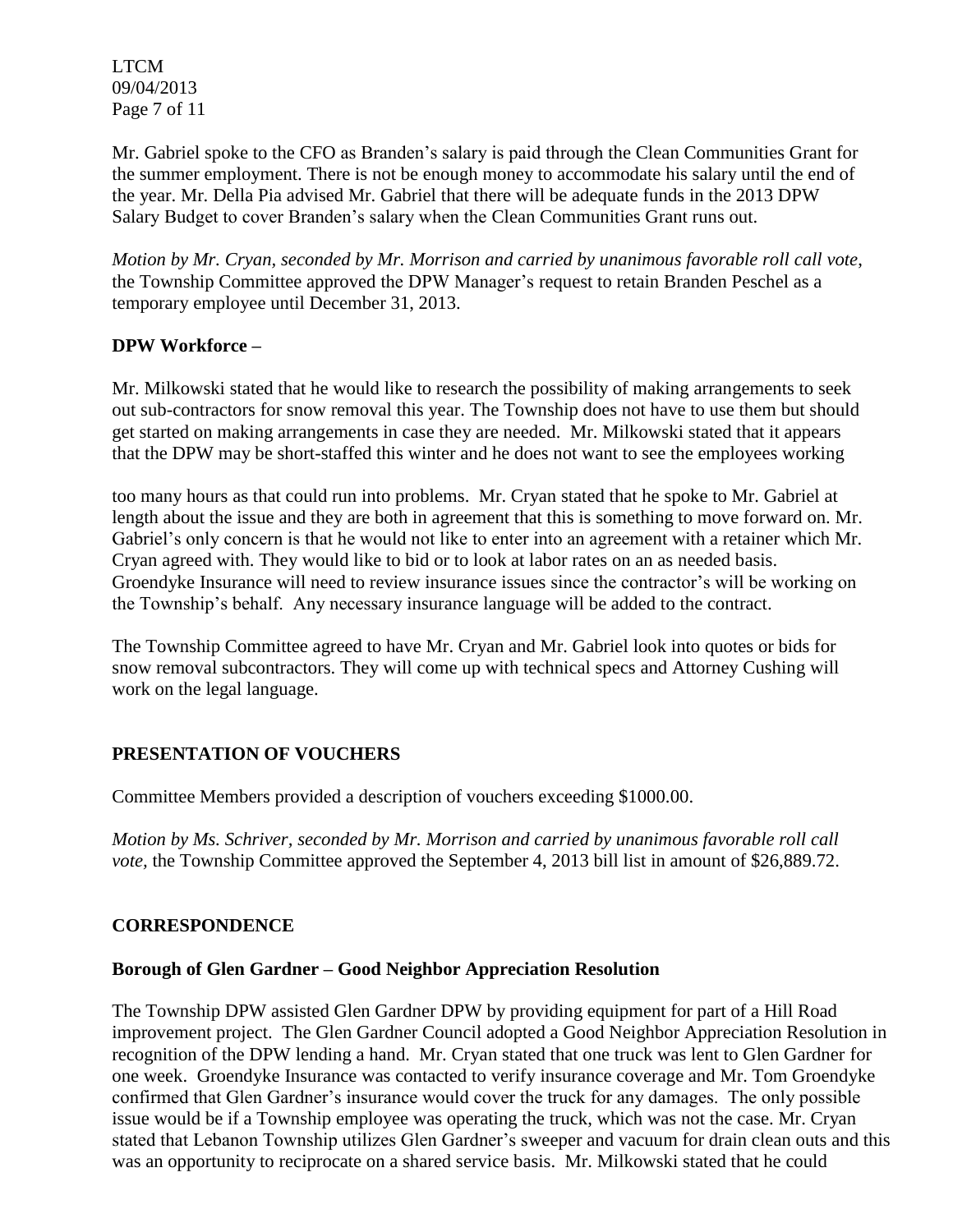LTCM 09/04/2013 Page 8 of 11

understand if it was totally Glen Gardner's project but there was a private contractor on the project also. Mr. Milkowski asked if there are any problems with mixing the two entities. He feels that the Township is doing the private contractors work and feels that the Township needs to be careful with that issue. Mr. Milkowski stated that when the towns are chipping they share trucks and it works out well but this is a different type of project.

Mr. Cushing stated that it is not a bad idea to have a shared services agreement for this type of thing.

# **PUBLIC COMMENTS**

*Motion by Ms. Schriver, seconded by Mr. Cryan, and carried by unanimous favorable roll call vote,* the Township Committee opened the Public Comment portion of the meeting at 8:01 p.m.

Mr. Anthony Casale acknowledged Mayor McKee and Mr. Cryan attending the Eagle Scout Court of Awards Ceremony and commended them for their time and efforts.

Mr. Casale questioned if the LOSAP audit was compromised since the active membership was not considered. Mr. Cushing stated that when he wrote the specifications he wrote them for an audit to be conducted. He then realized that his terminology was off as it is really a review as an audit has a legal connotation. Mr. Cushing stated that he is not sure if the review has been compromised and he is not sure what the Comptroller will come up with. The Comptroller's office does not command people to do things and as far as he knows they do not have an enforcement role. They have an educational role; they investigate and then make recommendations on how things can be improved. Attorney Cushing stated that he is not sure of what the Comptroller's office will make recommendations for but ultimately it is up to the Governing Body to decide on how to handle this situation. If the Governing Body is content with the Special Auditor's process and any recommendations made by the Township's Auditor then it is their decision to make. The Comptroller can disapprove of the decision made by the Governing Body. Mr. Casale asked if the Committee needs to wait for an opinion from the Comptroller, prior to proceeding with the review, to be sure that it is being handled correctly. Attorney Cushing stated that if they knew that they were going to receive a report from the Comptroller's office within a reasonable amount of time they might hold off so they can take into account the information they were provided with. However, Attorney Cushing stated that if the Comptroller's office cannot advise on when the report is going to come out then the Committee knows the issues they have raised and can make an evaluation on the issue. Attorney Cushing stated that he feels that there is a "cry from the public" to get this matter resolved.

Mr. Casale asked about the Squad building lease. Mr. Cryan stated that they are waiting for the Fire Department to get back with their available dates to meet again. Mr. Cryan and Ms. Schriver had an initial meeting with the Fire Department and they wanted to have their attorney to look at the agreement. Both parties have been trying to get back together and Mr. Cryan stated that he feels that they are very close in finalizing the agreement.

Mr. Casale asked what the status is of the prior Squad's records. Attorney Cushing provided the history of the documents. The Committee was not happy about taking the records due to the responsibility associated with keeping them. Attorney Cushing stated that the Township has not heard from Trustee or the prior Squad member relative to such.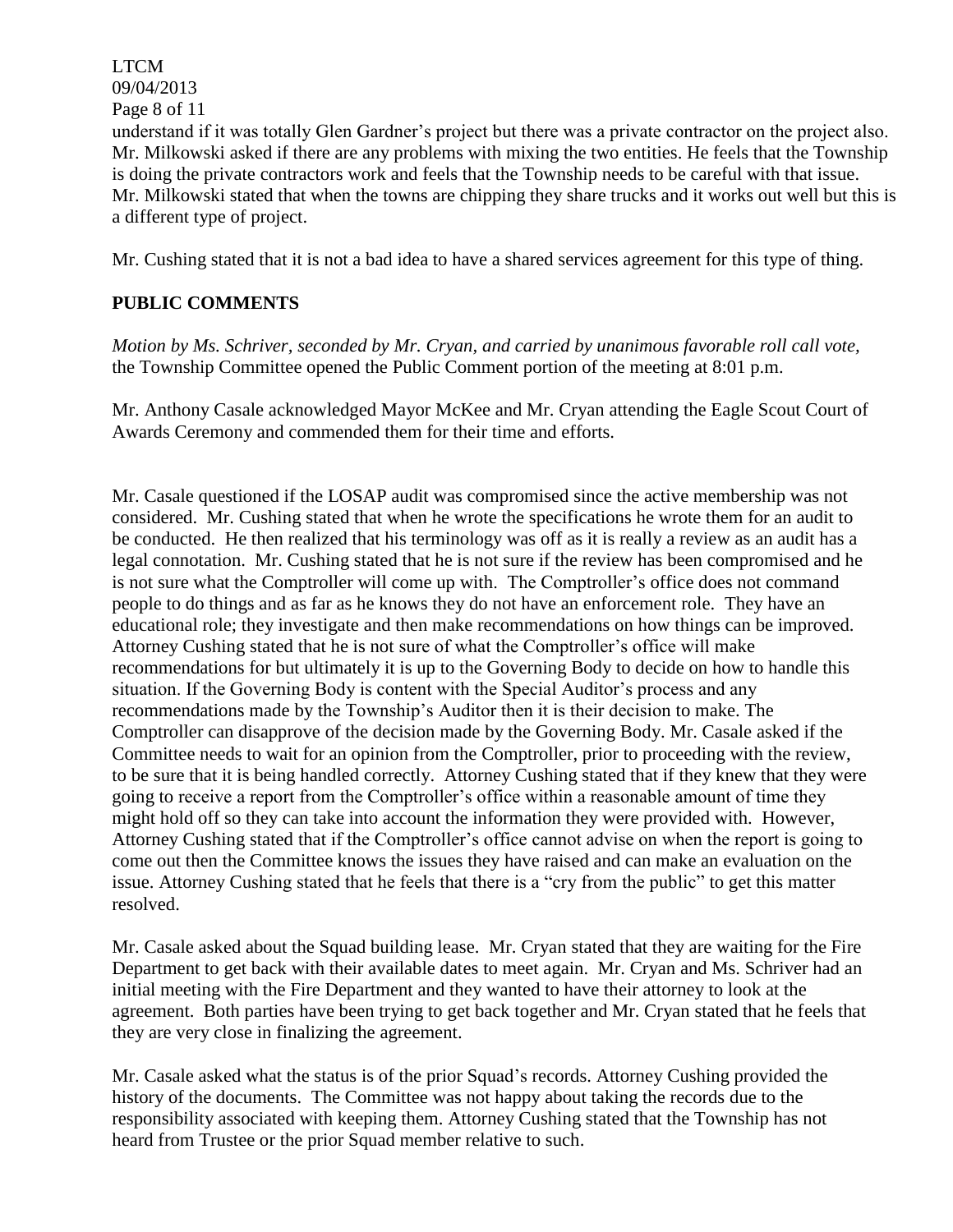LTCM 09/04/2013 Page 9 of 11

Mr. Casale asked about the status of the Cell Tower Lease. Mr. Cushing stated that nothing has happened and nothing is likely to happen until the co-locator is ready to move forward. Mr. Casale stated his disagreement with Attorney Cushing's thoughts and requested that another letter be sent to Nextel.

Mr. Casale asked if the Township Engineer sent a letter to the County Engineer regarding the site work that was to be done on County Route 513. Mr. Milkowski stated that the Engineer sent a letter to the County. Since then, there was a meeting held at the site and the Committee is now waiting to hear what the County's interruption is on the Township's concerns.

Mr. Casale stated that there is petition going around regarding residents having farm animals which is before the Planning Board at this time. Mr. Casale stated that in the 1980's the Committee made the decision not to enforce the animal ordinance. Mr. Casale stated that he would like the Committee to look back at the minutes to see what the Township decided and why. Mr. Casale stated that there are many signatures opposing the ordinance that is being created and questioned if anyone has come forward to object to having farm animals on small lots in the Township.

Ms. Laurie Hoffman stated that this is the second time that Mr. Gabriel wants to go out of the co-op to purchase an item. She stated that she thought that everything in the co-op is supposed to be cheaper. Mayor McKee stated that Mr. Gabriel researched the asphalt and the pick-up truck outside of the co-op and possibly he saw that he can do better. Ms. Hoffman asked if it is just Mr. Gabriel looking outside. Attorney Cushing informed Ms. Hoffman of the benefits of the co-op and stated that it is an option if the price is better; however, if you can get it cheaper somewhere else you would go with the cheaper price. Mr. Cryan stated that it would be easy for Mr. Gabriel to say that the funds are in the budget and just order the vehicle from the co-op. The fact that he is willing to go through the bidding process and add time to the process to save money for the Township, is a good thing. Ms. Hoffman stated that she does see how Mr. Gabriel spends money and looks for grants. Ms. Hoffman asked if there is going to be an open house for the DPW building. Mr. Cryan said he that he discussed it with Mr. Gabriel he is fine with any day. It will most likely be held on a Saturday morning.

Ms. Hoffman stated that last year the State advertised for individuals to use their equipment for snowplowing. They trained the individuals and called them on an as needed basis.

Ms. Laurie Hoffman stated that when the Committee discusses items that are not listed on the agenda it does not give the public the opportunity to speak on the issue. Mayor McKee stated that the Committee felt that is was important to provide the public with the LOSAP information as it was from the State Comptroller's office. Ms. Hoffman stated that it happens often.

Ms. Hoffman stated that the statements that Mr. Milkowski made should have been said more than a year ago. Ms. Hoffman stated that she understands that Mr. Milkowski sits on the Committee but he should have been able to make the statements as a resident to provide the information. It is now more understandable as to what happened. If statements such as Mr. Milkowski' are made there may be less confrontation.

*Motion by Mr. Morrison, seconded by Ms. Schriver and carried by unanimous favorable roll call*  vote the Township Committee closed the public comment portion of the meeting at 8:25 p.m.

# **Resolution No 75-2013 –Executive Session**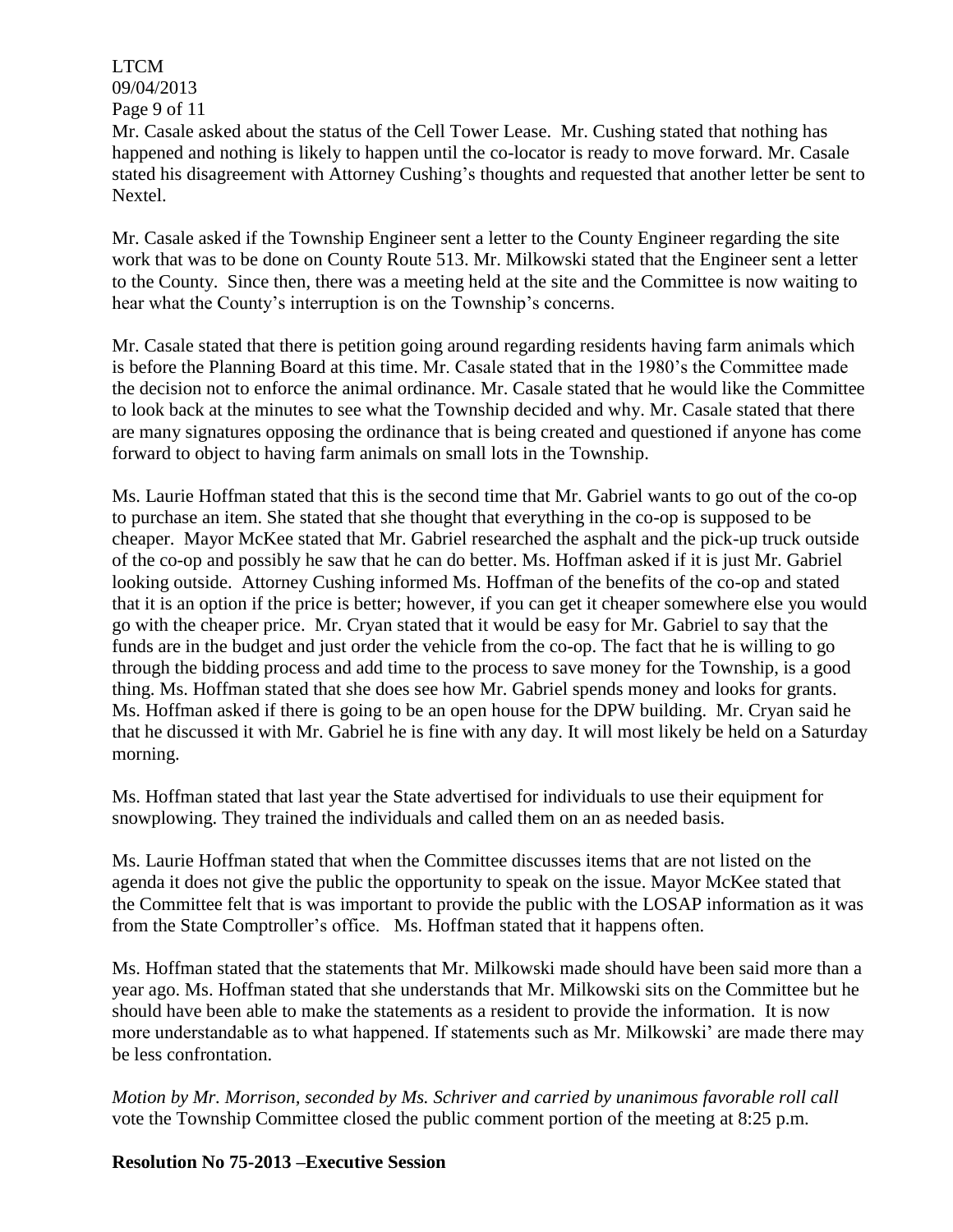LTCM 09/04/2013 Page 10 of 11

*Motion by Mr. Milkowski, seconded by Mr. Morrison and carried by unanimous favorable roll call*  vote, the Township Committee approved Resolution No. 75-2013 and convened in executive session at 8:28 p.m.

# TOWNSHIP OF LEBANON COUNTY OF HUNTERDON STATE OF NEW JERSEY RESOLUTION NO. 75-2013 RESOLUTION AUTHORIZING EXECUTIVE SESSION

WHEREAS, the Open Public Meetings Act; *N.J.S.A.* 10:4-6 *et seq*., declares it to be the public policy of the State to insure the right of citizens to have adequate advance notice of and the right to attend meetings of public bodies at which business affecting the public is discussed or acted upon; and

WHEREAS, the Open Public Meetings Act also recognizes exceptions to the right of the public to attend portions of such meetings; and

 WHEREAS, the Mayor and Committee find it necessary to conduct an executive session closed to the public as permitted by the *N.J.S.A*. 40:4-12; and

 WHEREAS, the Mayor and Committee will reconvene in public session at the conclusion of the executive session;

 NOW, THEREFORE, BE IT RESOLVED by the Mayor and Committee of the Township of Lebanon, County of Hunterdon, State of New Jersey that they will conduct an executive session to discuss the following topic(s) as permitted by *N.J.S.A*. 40:4-12:

A matter which Federal Law, State Statute or Rule of Court requires be kept confidential or excluded from discussion in public (Provision relied upon:

\_\_\_\_\_\_\_\_\_\_\_\_\_\_\_\_\_\_\_\_\_\_\_\_\_\_\_\_\_\_\_\_\_\_\_\_\_\_\_\_\_\_\_\_\_\_\_\_\_\_\_\_\_); \_\_\_\_\_\_A matter where the release of information would impair a right to receive funds from the federal government;

\_\_\_\_\_\_A matter whose disclosure would constitute an unwarranted invasion of individual privacy; A collective bargaining agreement, or the terms and conditions thereof (Specify contract:

\_\_\_\_\_\_\_\_\_\_\_\_\_\_\_\_\_\_\_\_\_\_\_\_\_\_\_\_\_\_\_\_\_\_\_\_\_\_\_\_\_\_\_); X A matter involving the purpose, lease or acquisition of real property with public funds, the setting of bank rates or investment of public funds where it could adversely affect the public interest if discussion of such matters were disclosed; Real Estate Acquisitions **Wolek Property**

\_\_\_\_\_\_Tactics and techniques utilized in protecting the safety and property of the public provided that their disclosure could impair such protection;

\_\_\_\_\_\_Investigations of violations or possible violations of the law;

 X Pending or anticipated litigation or contract negotiation in which the public body is or may become a party; (The general nature of the litigation or contract negotiations is**: Lien** 

**Claim**\_\_\_Professional Service Contracts\_\_\_\_\_\_. The public disclosure of such information at this time would have a potentially negative impact on the municipality's position in the litigation or negotiation; therefore this information will be withheld until such time as the matter is concluded or the potential for negative impact no longer exists.)

 Matters falling within the attorney-client privilege, to the extent that confidentiality is required in order for the attorney to exercise his or her ethical duties as a lawyer; (The general nature of the matter is:

OR the public disclosure of such information at this time would have a potentially negative impact on the municipality's position